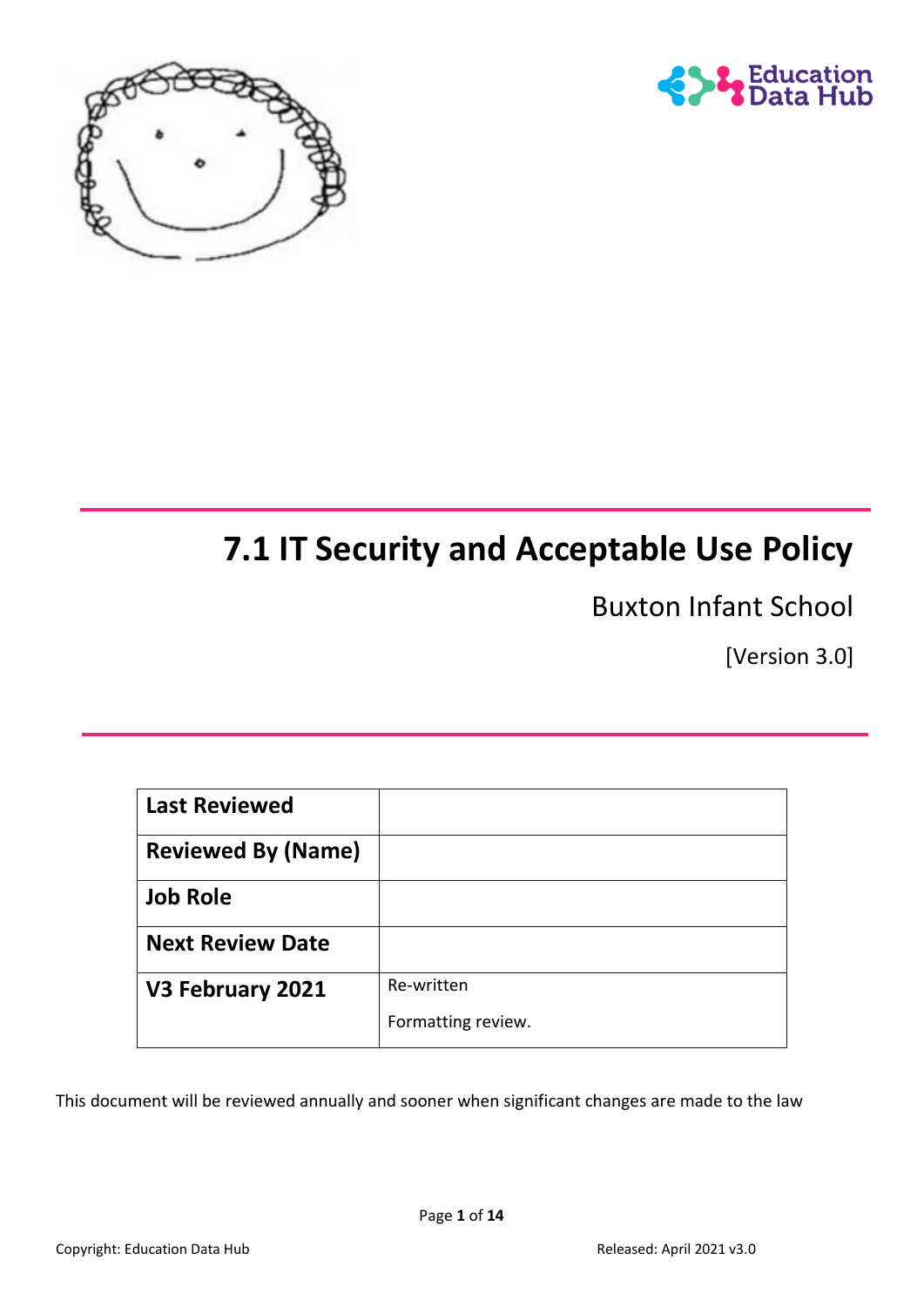# **CONTENTS**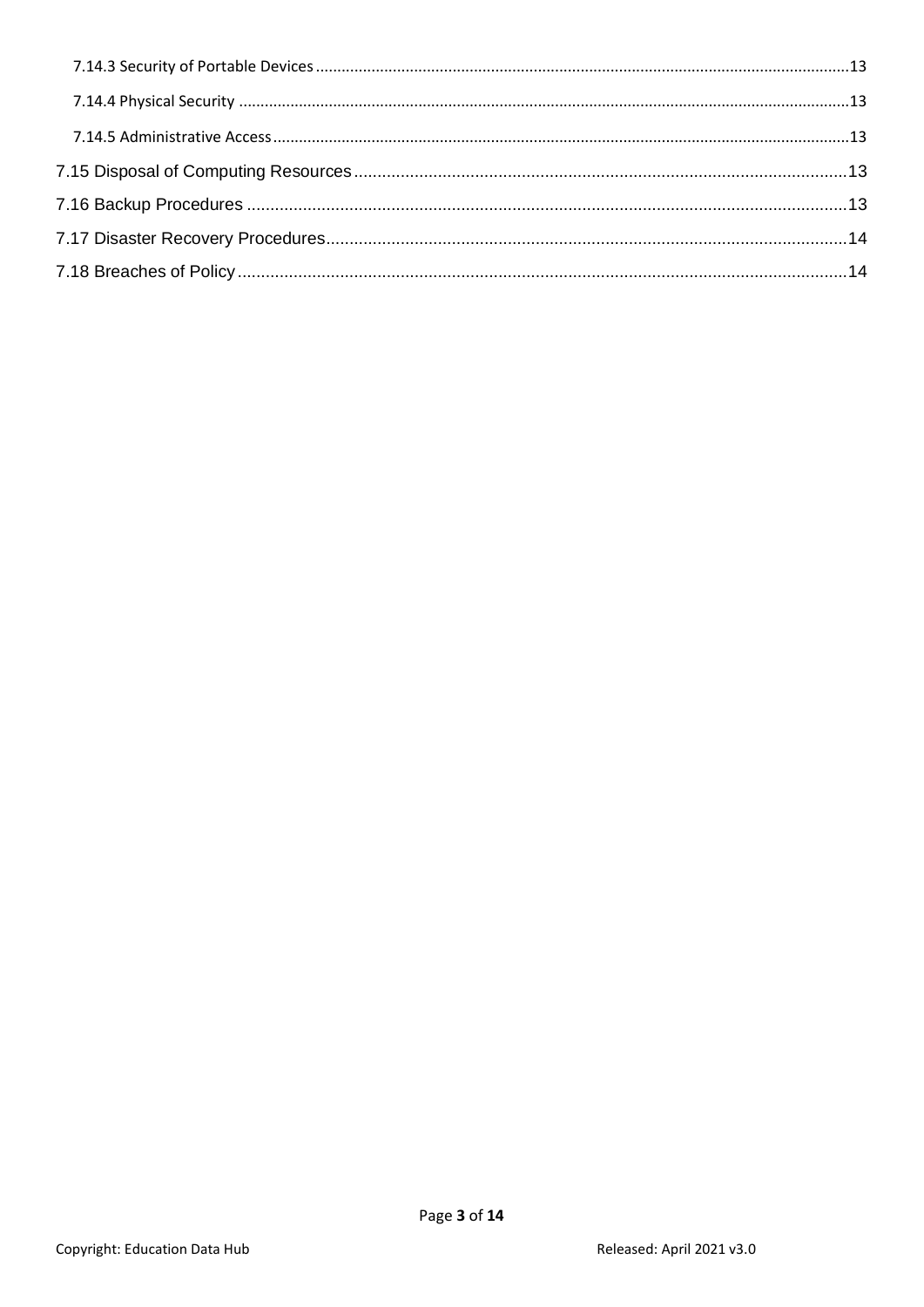### <span id="page-3-0"></span>7.1 Introduction

- The school's IT (Information Technology) infrastructure and digital resources are essential to the effective delivery of education and other activities, but they also present risks to privacy and data protection. We are committed to using IT facilities in a way that meets legal requirements and upholds confidentiality and peoples' privacy rights.
- This policy supports business continuity, data protection and cyber security, and explains how we use technology in line with the General Data Protection Regulation (GDPR) and the Data Protection Act 2018 (DPA 2018), and other relevant legislation.

# <span id="page-3-1"></span>7.2 Scope and Responsibilities

This policy applies to:

- The use of school provided IT hardware, software, devices, digital content, networks and communications or those maintained on the school's behalf.
- Personally owned devices which are used for accessing school systems or those which impact on the school or members of the school community.
- All those who access school systems including pupils, staff, visitors, governors, contractors and those working on behalf of the school referred to as "Users" throughout this policy.

All Users are responsible for reading, understanding and complying with this procedure if they have access to IT. Whilst this policy applies to all Users, the school understands that pupils will need additional support to understand how to use IT systems safely and securely.

### <span id="page-3-2"></span>7.3 IT Acceptable Use Standards

All Users must:

- 1. Protect school IT resources by careful and considerate use of equipment and networks, reporting faults and minimising the risk of introducing computer viruses or similar to the system.
- 2. Protect individuals from harmful or inappropriate material accessible via the Internet or transportable on computer media.
- 3. Protect the confidentiality of individuals and of school matters and safeguard Users by complying with relevant legislation, including:
	- Data Protection Act 2018
	- Privacy and Electronic Communications Regulations
	- Copyright, Designs and Patent Act 1988
	- Computer Misuse Act 1990
	- Counter-Terrorism and Security Act 2015 (encompassing the "Prevent Duty"
	- The Regulation of Investigatory Powers Act (RIPA) 2000
	- WEEE Regulations 2006, the Environmental Protection Act 1990, the Waste Management Regulations 2006.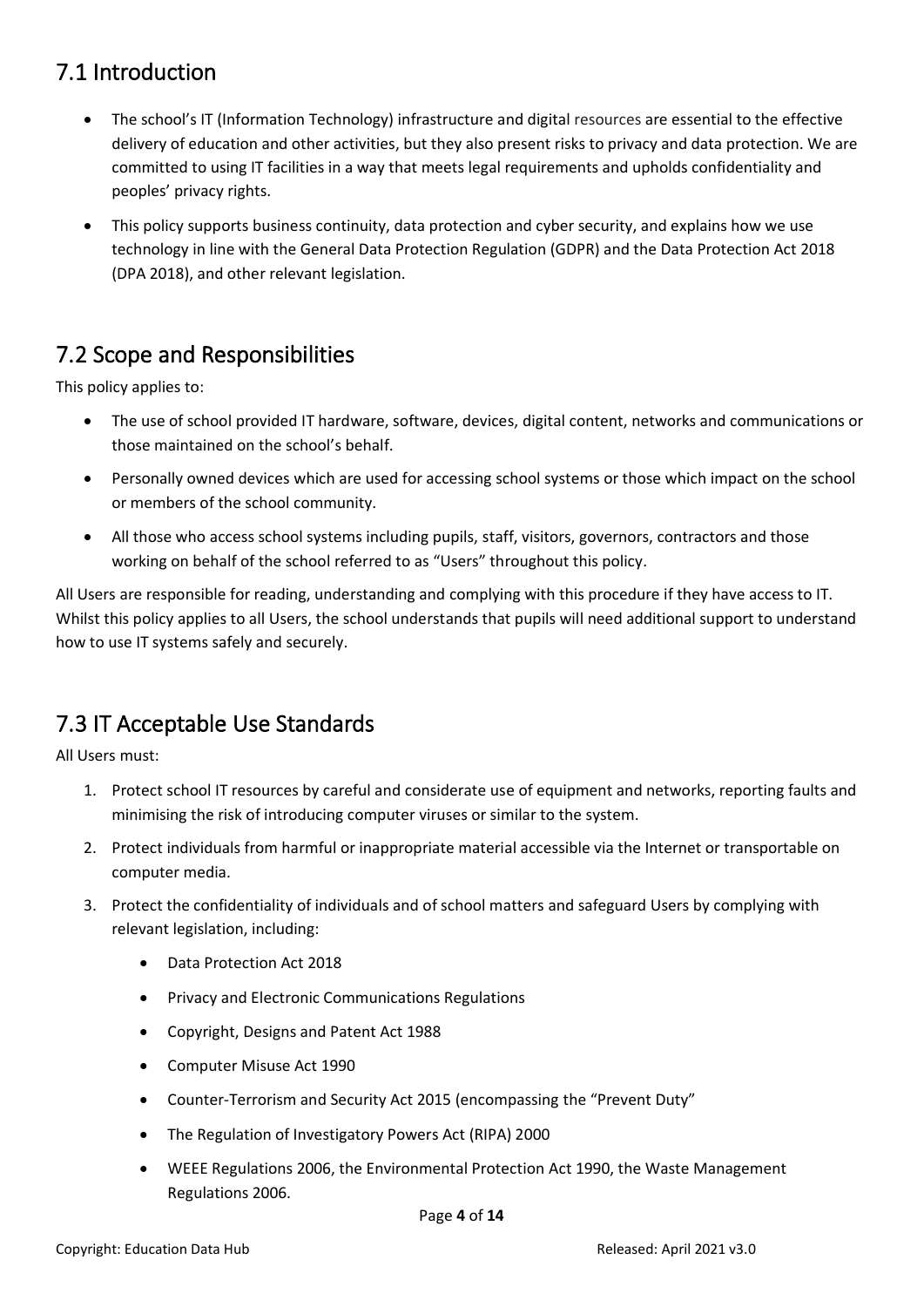Users should understand and adhere to their signed Acceptable Use Agreement.

### <span id="page-4-0"></span>7.4 Roles and Responsibilities

Everyone who works for Buxton Infant School has a responsibility to ensure that data is collected, accessed, stored and handled appropriately and lawfully. Every user must ensure that they adhere to this policy in order to meet the legal obligations of the school and their individual obligations.

The school's Board of Governors, whilst ultimately responsible for ensuring the school meets its legal obligations, is assisted directly by the senior leadership team.

Breaches of this policy should be reported to the Headteacher in the first instance.

### <span id="page-4-1"></span>7.5 Principles of Use

For the purpose of this policy, the use of the internet will include associated internet enabled technologies such as video messaging or conferencing applications.

- Internet and email use is integral to the effective delivery of services provided by the school. Nothing in this policy should be read as restricting the proper use of email, Internet or associated technologies for School purposes.
- Limited personal use of the School's Internet is permitted subject to these principles and guidance notes.
- Personal use of the Internet is only permitted in your own time (e.g. before or after work and during your lunchtime) and limited to browser-based activities.
	- Any personal use must not, in any way, distract staff from the effective performance of their duties. Improper or inappropriate personal use of the school's email, Internet and associated systems may result in disciplinary action.
- Users are not allowed use of the school's email system for personal communication.
- If you feel you may have accidentally breached this policy, you should contact your line manager immediately, or, in their absence, a more senior manager who will record this information. See Unacceptable Use – Section 5.
- The school reserves the right to maintain and review logs of internet, video messaging or conferencing applications, instant messaging (IM) and email use. Auditing and monitoring of school services may form part of disciplinary procedures.
- The school has in place a process to block categories of internet sites and individual sites if it is deemed appropriate. No user should attempt to bypass security measures or processes.
- Any personal information sent via email, the Internet and associated services such as video messaging or conferencing applications, is covered by the Data Protection Act 2018. All staff are required to handle personal information in accordance with the Data Protection Act and the GDPR.
- Emails, including conversations recorded using facilities such as Video messaging or conferencing applications, are covered by the Freedom of Information (FOI) Act and may be disclosed as part of an FOI request for information, or as part of any legal proceedings. Always exercise the same caution on email content as you would in more formal correspondence.
- Whilst school security provides additional protection and real-time scanning security measures cannot guarantee that external communications do not contain malicious content or links. Users should follow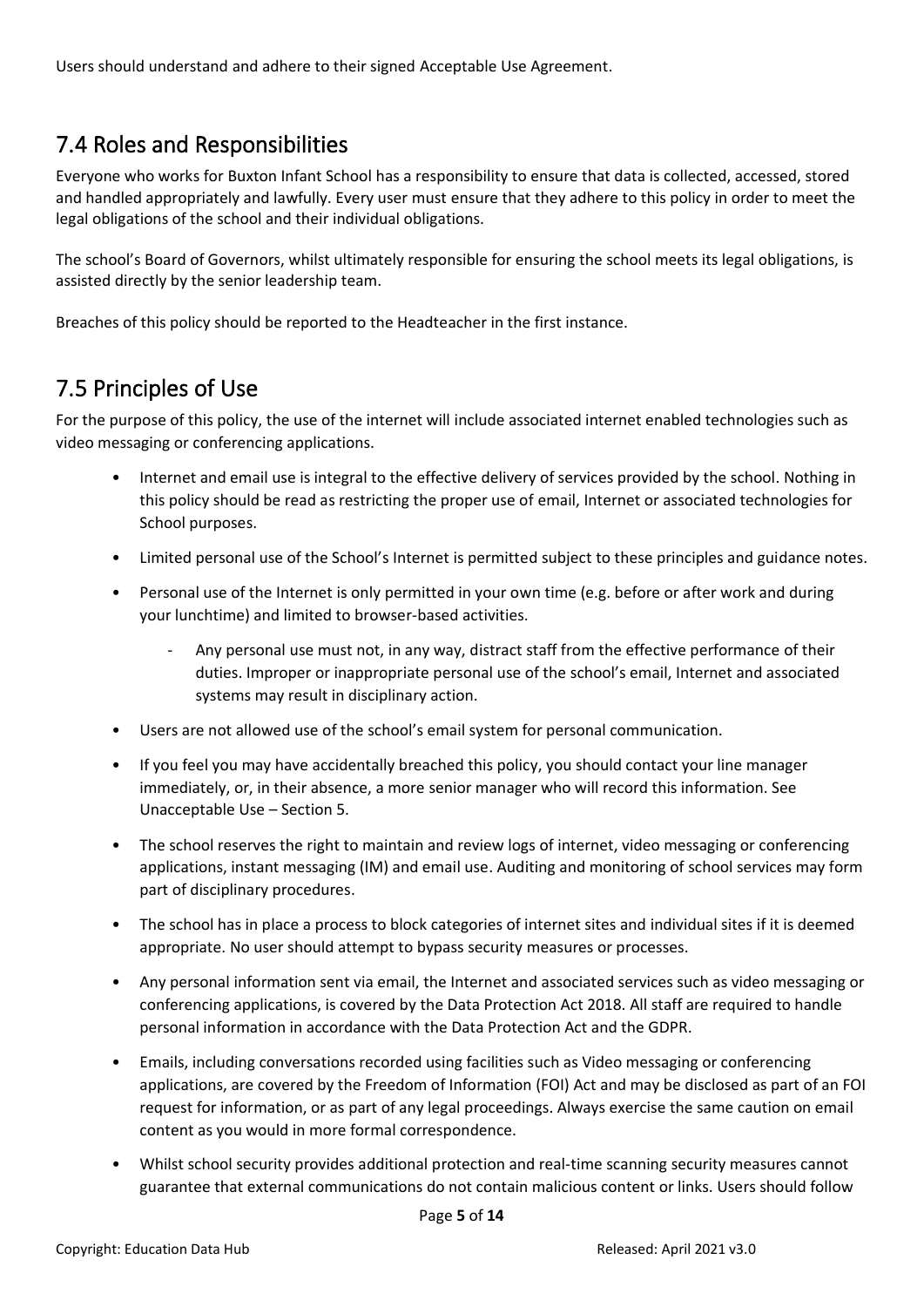security guidance at all times. Consent must be obtained for any recordings of conversations resulting from the use of facilities such as video messaging or conferencing applications.

- The school reserves the right to withdraw Internet access or email use or any access to the school's computer or communications network, if the User has been found to be in breach of this policy.
- Desktop and document sharing capabilities via facilities such as Video messaging or conferencing applications, must only be used with colleagues of the school for collaboration purposes. If you allow changes to be made to these documents during a desktop sharing session as the 'sharer' of the document, it is your responsibility to ensure that the documentation is used correctly and saved appropriately.
- The school requires external suppliers of services to confirm their acceptance of this policy in order to protect the school's network and information assets. Any maintenance and support contracts are agreed and signed in accord with the content and spirit of this Policy

### <span id="page-5-0"></span>7.6 Email

#### <span id="page-5-1"></span>7.6.1 Personal Use

Personal use of school [buxton-inf.derbyshire.sch.uk] email or any other email system provided exclusively for use as a school employee, is not permitted at any time.

It is inappropriate to use your school address for personal use as it may give the impression that any business is on behalf of the school.

If a genuine emergency arises Users should inform their line manager at the earliest opportunity that they have responded to the email and managers will make a note of it. Users should inform the sender that personal use of the school's email system is not permitted and provide an alternative email address or an alternate method of communication.

#### <span id="page-5-2"></span>7.6.2 Email Usage

Users must only use school provided email systems to send and receive school information.

If Users receive an email that is inappropriate or abusive, they must report it to their line manager immediately, who will take the appropriate action. If the sender is known to the user, they should inform the sender that they should cease sending the material.

Users must not use anonymous mailing services to conceal their identity when mailing through the Internet, or falsify (spoof) emails to make them appear as if they have been sent from someone else.

All employees are required to maintain the good reputation of the school when using Internet and email. Users must not use the email system in any way that is insulting or offensive.

Use of email and the Internet which brings the school into disrepute may result in disciplinary action.

#### <span id="page-5-3"></span>7.6.3 Email Disclaimer

A disclaimer is automatically attached to all emails sent from the school informing the recipient that the email is intended solely for them, is confidential, may be legally privileged and may contain personal views that are not those of the school.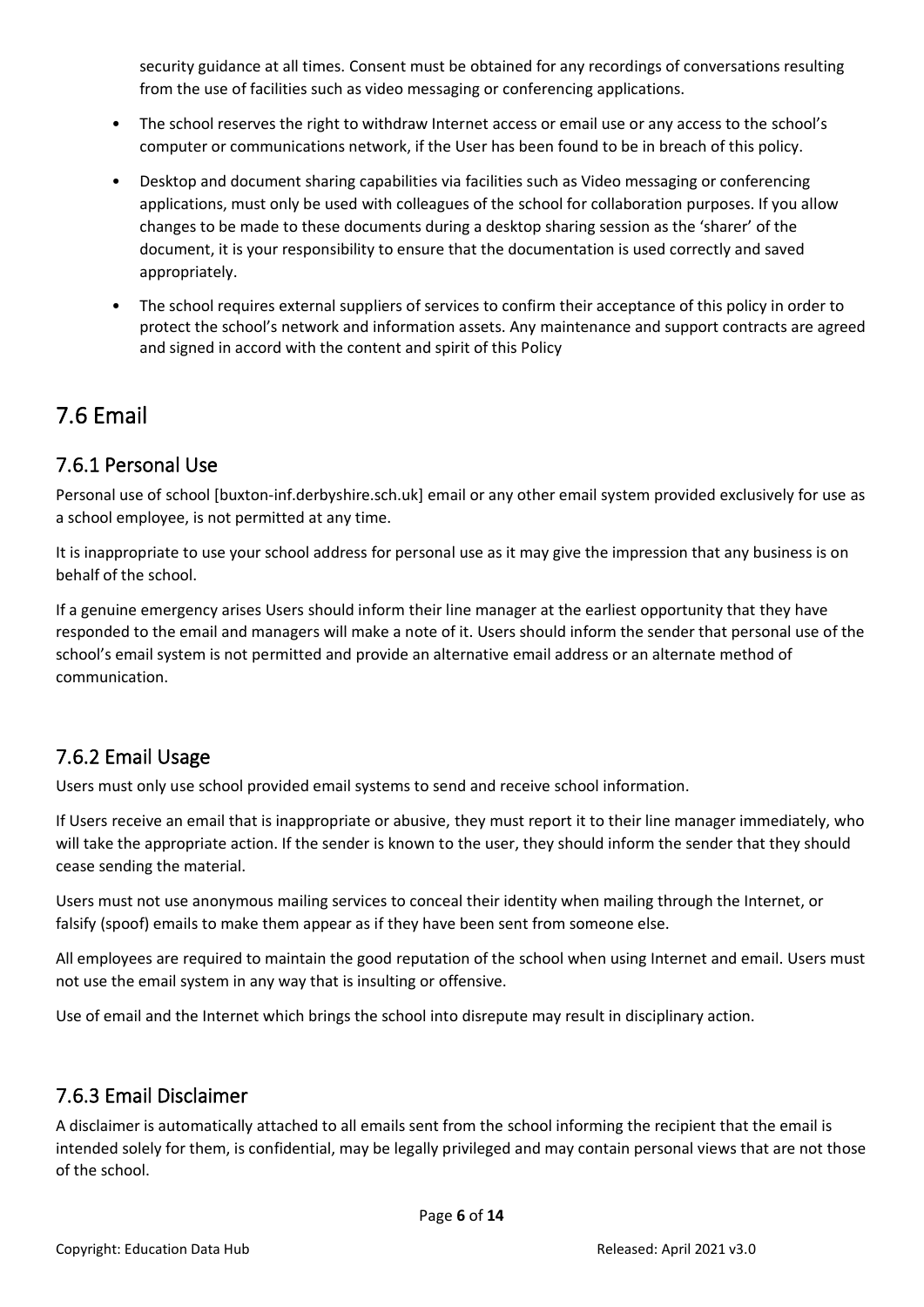#### <span id="page-6-0"></span>7.6.4 Access to email

Where an employee is absent, the employee's line manager may authorise access to a school email account to obtain messages that are work-related. The manager will inform the employee of this access on the employee's return.

The content of all emails may be viewed by the school in certain circumstances; for example, in connection with disciplinary investigations or audit reviews.

#### <span id="page-6-1"></span>7.6.5 Email Security

Emails containing personal or sensitive information must be sent securely. Any authorised personal data sent externally by email must be sent with encryption enabled or via a password protected file with the password sent via alternative means e.g. telephone.

All senders must ensure the appropriate secure email method is chosen according to the circumstances of the destination of the email.

Senders of any controlled/restricted email must be extremely vigilant about verifying the recipients email address to ensure sensitive data is not sent to the wrong individual/s, leading to a data breach.

Personal data sent to the incorrect recipient should be reported in line with school's data breach procedure.

When emailing multiple recipients, the 'TO' box should be addressed to an address within the organisation (eg [info@school-derbyshire.sch.uk\)](mailto:info@school-derbyshire.sch.uk) and the BCC option (blind copy) chosen to add multiple email addresses so addresses are not disclosed.

Email security is required to meet with the requirements of [The Data Protection Act 2018](https://www.legislation.gov.uk/ukpga/2018/12/contents/enacted)

#### <span id="page-6-2"></span>7.6.6 Email Retention

Emails should only be kept in your inbox for 3 – 6 months, up to a maximum of 1 year. Any emails that you need to keep beyond this period should be saved to appropriate file storage. For further information, please refer to the school's retention schedule.

All electronic communications, whilst they are held by the school, are disclosable under data protection legislation and anything written or held, within an email, could potentially be released under the terms of a Subject Access Request.

# <span id="page-6-3"></span>7.7 Instant Messaging (IM)

Instant Messaging is a form of real time communication between two or more people based on typed text. The text is conveyed via devices connected over the Internet or an internal network/intranet. Messages are retained in your conversation history in your email folder list or are saved as emails in your inbox if the recipient does not respond immediately.

You must only use School provided internet messaging (IM) services. IM should not be used as a substitute for email. IM should be used only for questions or announcements that are short and need to be communicated immediately.

Private use of instant messaging for any purpose is not permitted.

More information on the use of other social media can be found in the School's Social Media Policy.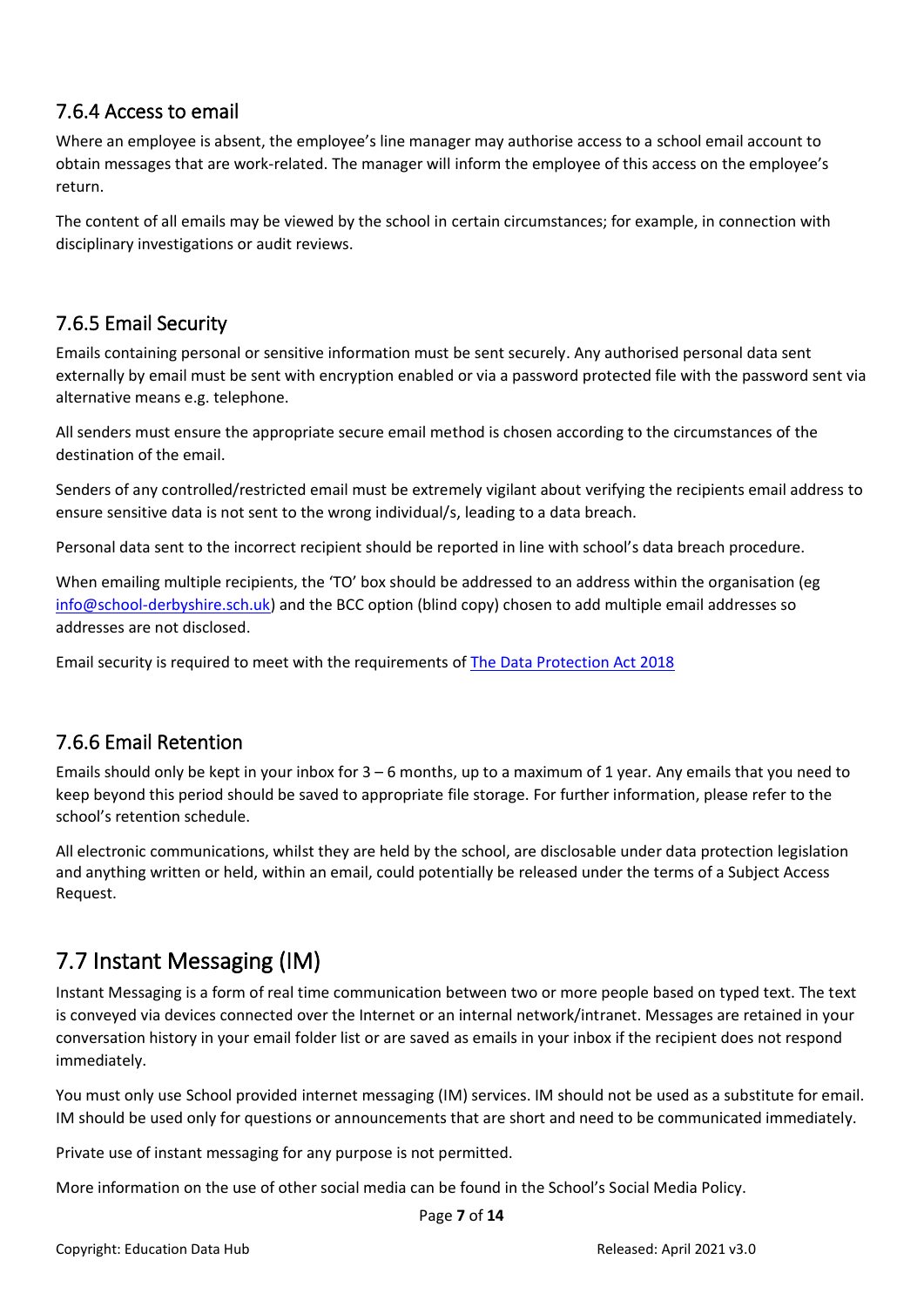### <span id="page-7-0"></span>7.8 Internet Use

#### <span id="page-7-1"></span>7.8.1 Personal Use

Personal use of the Internet is not allowed during working hours. You can use the Internet before you start work, during your lunchtime, or after work. You must not, in any way, distract others from their work.

You must not use the School's Internet or email systems for trading or personal business purposes.

You are advised not to conduct online payments. This is due to the information being stored locally on your computer, which potentially could be compromised, putting the user at financial risk. If you use the Internet to buy goods or services, the school will not accept liability for default of payment or for security of any personal information you provide. Goods must not be delivered to a school address.

All Internet sessions should be terminated as soon as they are concluded.

#### <span id="page-7-2"></span>7.8.2 Filtering Content

Many Internet sites that contain unacceptable content are blocked automatically by the school's systems. However, it is not possible to block all "unacceptable" sites electronically in all circumstances.

Attempting to bypass or disabling filtering, proxy or security settings is strictly forbidden without written authorisation.

Where it is necessary to disable services temporarily, the business need for the action will be documented and the risks assessed. Approval from the headteacher must be sought and services must be re-enabled / any open ports closed, as soon as possible.

Filtering requirements form part of the Prevent Duty, as enacted in the [Counter-Terrorism and Security Act 2015.](https://www.legislation.gov.uk/ukpga/2015/6/contents/enacted)

#### <span id="page-7-3"></span>7.8.3 Downloading Material

Downloading of video, music files, games, software files and other computer programs is not permitted. These types of files consume large quantities of storage space on the system (and can slow it down considerably) and may violate copyright laws.

Streaming media, such as radio or TV programmes, for non-work-related purposes is not permitted.

If you are in doubt about software use or installation, seek guidance from the Data Protection Officer.

#### <span id="page-7-4"></span>7.8.4 Accidental Access to Inappropriate Material

You may receive an email or mistakenly visit an Internet site that contains unacceptable material. If this occurs, you must inform the Headteacher immediately.

The Headteacher will ask you for details relating to the incident and you will be asked how the event occurred. This information may be required later for management and audit purposes.

#### <span id="page-7-5"></span>7.8.5 Copyright

Most sites contain a copyright notice detailing how material may be used.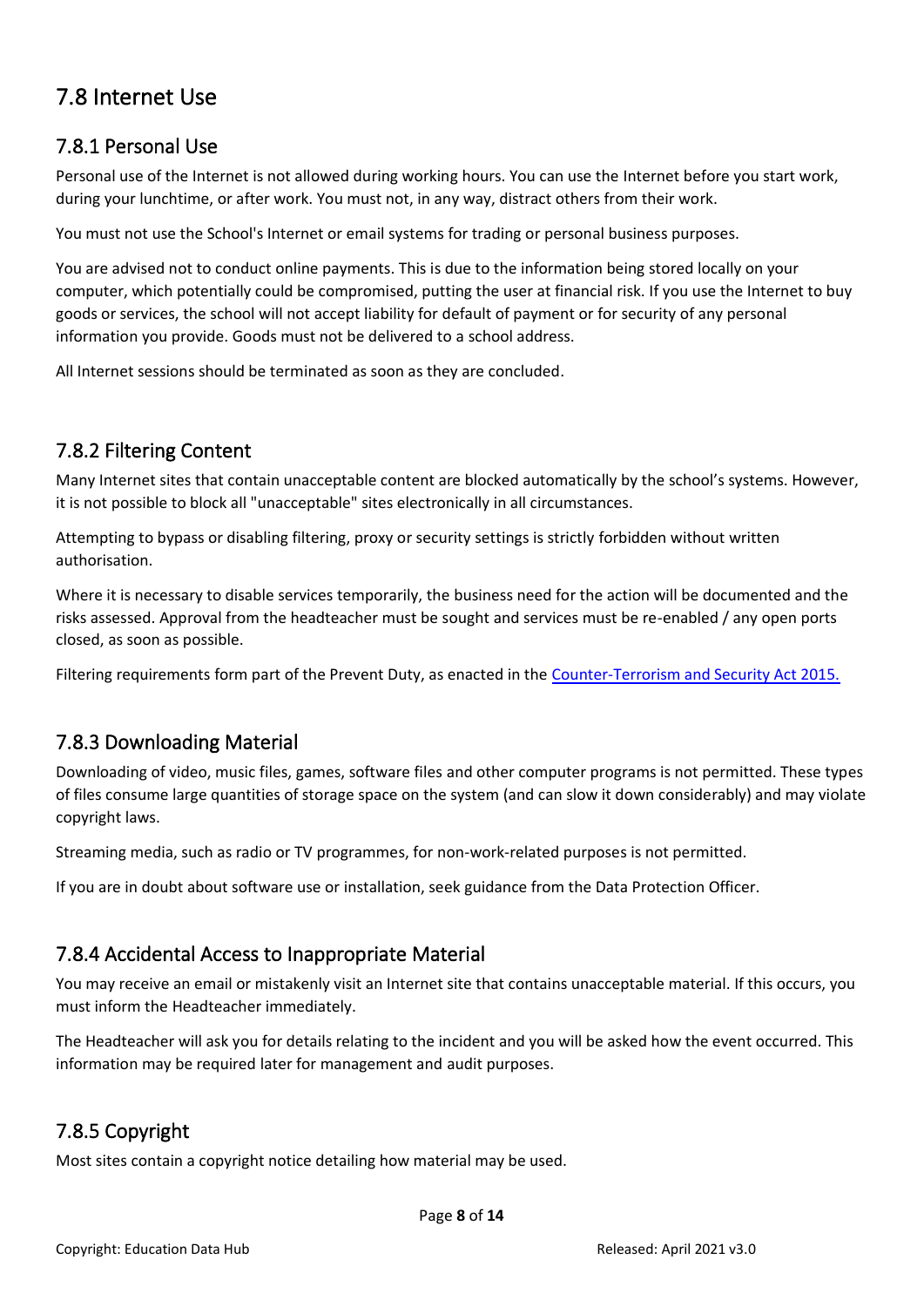If you are in any doubt about downloading and using material for official purposes, you should seek legal advice and ensure compliance with the [Copyright, Designs and Patents Act 1988](https://www.legislation.gov.uk/ukpga/1988/48/contents)

You may be in violation of copyright laws if you simply cut and paste material from one source to another. All sources used for research purposes should be referenced appropriately and credited.

#### <span id="page-8-0"></span>7.8.6 Unacceptable Use

You must not deliberately view, copy, create, download, save, print or distribute any material that:

- is sexually explicit or obscene
- is racist, sexist, homophobic, harassing or in any other way discriminatory or offensive
- contains material the possession of which would constitute a criminal offence
- promotes any form of criminal activity
- contains unwelcome propositions
- involves gambling, multi-player games or soliciting for personal gain or profit
- contains images, cartoons or jokes that may cause offence
- appears to be a chain letter
- brings the school into disrepute or exposes it to legal action

This list is not exhaustive and the school may define other areas of unacceptable use.

Unacceptable use may be reported to the police if likely to constitute a breach of the [Computer Misuse Act 1990.](https://www.legislation.gov.uk/ukpga/1990/18/contents)

# <span id="page-8-1"></span>7.9 Monitoring

The school is able to produce monitoring information, which may include email usage statistics, frequent email contacts, file sizes and may lead to further enquiries being undertaken.

The school is also able to record the details of all Internet traffic to protect the school and its employees from security breaches, including hacking, and to ensure that "unacceptable" sites are not being visited.

Any potential infringement will be referred to Senior Leaders as part of routine reviews.

The school may read and inspect individual emails and attachments for specific business purposes or during disciplinary investigations including:

- Establishing the content of transactions,
- Ensuring employees are complying both with the law and with the School's email policy, and
- Checking emails when employees are on leave, absent or for other supervisory purposes.

The school's email system records details of all emails sent and received. The system filters the use of certain prohibited words and may limit file sizes.

Monitoring logs may include:

• The network identifier (username) of the user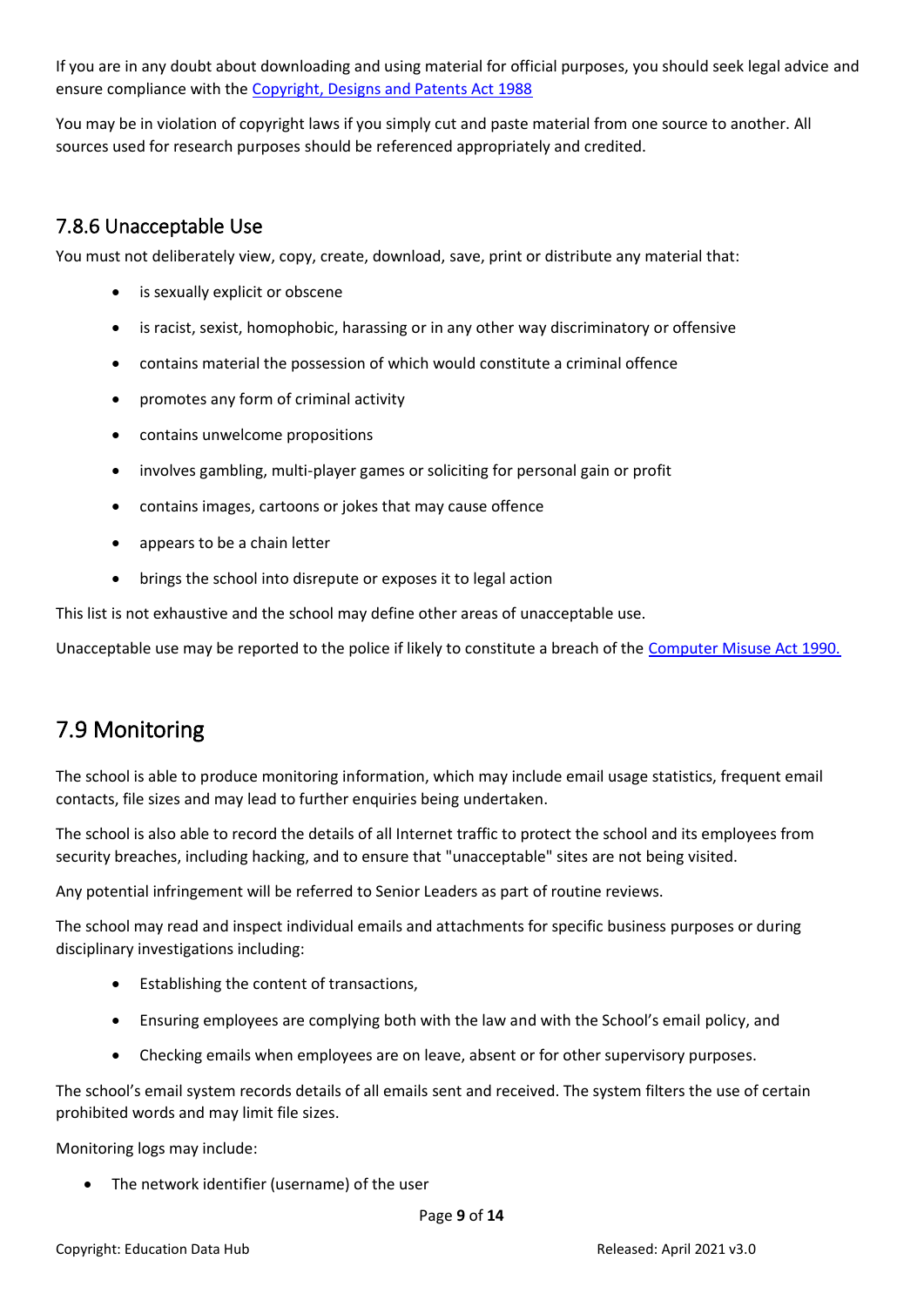- The address of the Internet site being accessed
- Where access was attempted and blocked by the system
- The web page visited and its content
- The name of any file accessed and/or downloaded
- The identity of the computer on the network and the date and time

Any excessive or inappropriate use may result in disciplinary action being taken.

Monitoring is encompassed in [The Regulation of Investigatory Powers Act \(RIPA\) 2000](https://www.legislation.gov.uk/ukpga/2000/23/contents)

#### <span id="page-9-0"></span>7.10 Passwords

Access to applications and information is controlled to protect Users and the school.

It is important that the passwords are strong and safe enough to keep data secure. The minimum length of passwords required for school systems is 8 characters, although 12 characters are recommended.

Strong passwords include upper and lower case letters, numbers and special characters like asterisks or currency symbols.

Passwords should not be written down or shared. Passwords must be difficult for others to guess.

The school recommends the use of a [Password Manager](https://www.ncsc.gov.uk/collection/passwords/password-manager-buyers-guide) to aid Users in keeping track of passwords. A number of these are available without charge.

Where two factor authentication (2FA) is provided, such as a pin, passcode or additional verification data, this should be used.

Personal devices used for accessing school systems must be secured by a device lock which requires a password, pin or biometric method to unlock. Please refer to the BYOD policy for more information.

When choosing your passwords, don't choose a password based on any personal data such as your name, age, or your address. Avoid using anything which can be easily guessed or identified.

Advice on choosing a [secure password](file:///C:/Users/agency4216/AppData/Local/Microsoft/Windows/INetCache/Content.Outlook/EDA9LZL0/Three%20random%20words%20or%23thinkrandom%20-%20NCSC.GOV.UK) is available from the NCSC.

#### <span id="page-9-1"></span>7.10.1 Methods for choosing passwords

1. Initial letters from each word in a sentence:

My uncle Joe walks his 3 dogs in the park every morning - MuJwh3ditpem

I like to eat Ben & Jerry's ice cream for dinner - IlteB&Jic4d

2. Three random words

brown house bears - BrownHousebearS (or Br0wnH0usebear\$)

jump yelling sat – JumpYellingSAT (or JumpY3llingS@T)

You can add extra punctuation, special characters and numbers to your password and turn numbers into digits for added security.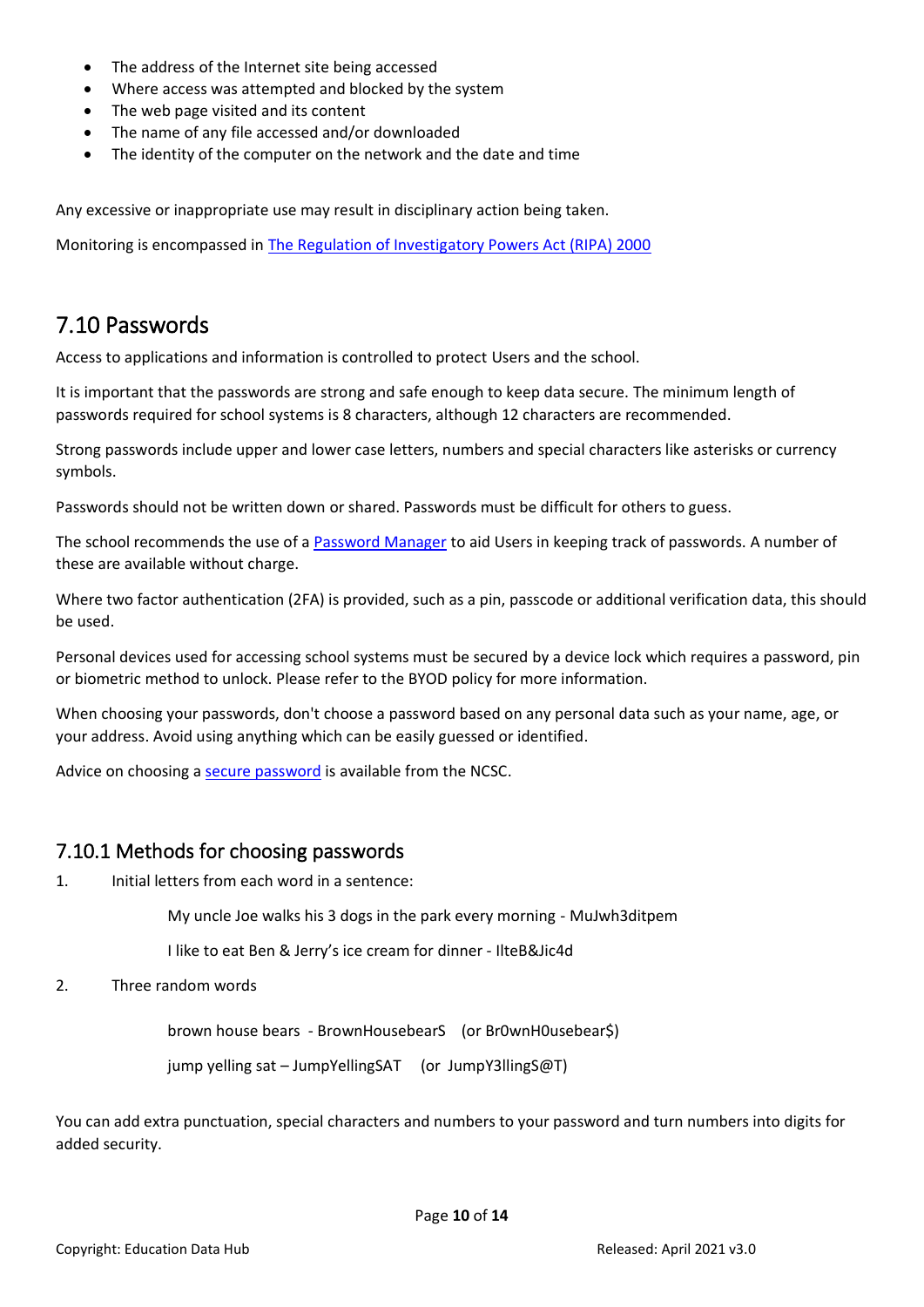# <span id="page-10-0"></span>7.11 Loaned IT Equipment

Devices issued to staff remain the property of the school and is provided to Users on a loaned basis. The device must not be used by anyone other than the authorised user to whom it has been allocated.

Any device property identification should not be altered or removed for any reason.

Users who borrow equipment from the school must sign for it and bear the responsibility for its care.

All reasonable care should be taken to prevent loss, damage, theft or unauthorised use of IT equipment as far as is practical. For example, devices should never be left in a vehicle overnight or other unsecured, vulnerable situation. See the Offsite Working Procedure for more guidance.

Any loss or damage to equipment on loan should be immediately reported to the Headteacher in the first instance and any theft or criminal damage should be reported to the Police.

Where there is evidence that the equipment has not been used in accordance with policy, a charge may be made for the replacement or repair of any school equipment whilst on loan.

### <span id="page-10-1"></span>7.12 Bring Your Own Device (BYOD)

To prevent data loss and ensure consistent application of School policies, no personally owned equipment should be attached to the school's network without the permission of the Headteracher.

Please refer to separate the Bring Your Own Device (BYOD) Policy

# <span id="page-10-2"></span>7.13 Software, Updates and Patching

School devices have a predetermined list of software installed on the hard drive.

Users should use software in accordance with applicable licence agreements. It is a criminal offence to copy software or any supporting documentation protected by copyright.

The use, or possession of unlicensed copies or "pirated" versions of software is illegal and is expressly prohibited by the school.

No addition or deletion of any software or hardware (except peripherals) is permitted without the express permission of the Headteacher. This includes the setting up of web-based accounts.

Software and web-based accounts that require personal data may be subject to a Data Protection Impact Assessment and so must not be installed or set up until this has been carried out.

To ensure that security patches and virus definitions are up to date staff should connect devices to the school network on a regular basis. Updates must be allowed to run and should not be interrupted.

Staff should make careful, considerate use of the school's IT resources, report faults and work in a way that minimises the risk of introducing computer viruses into the system.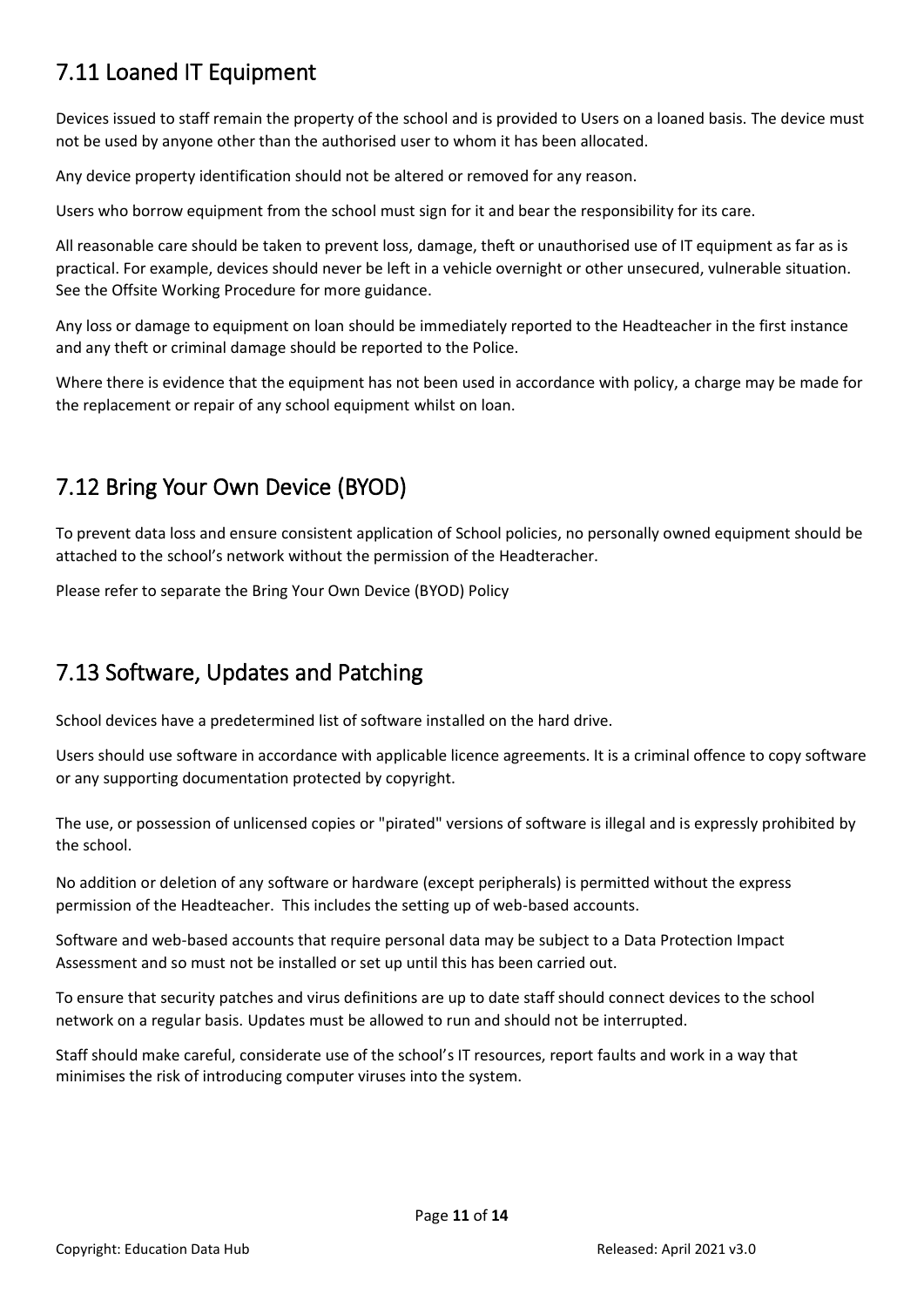### <span id="page-11-0"></span>7.14 Network Access and Data Security

#### <span id="page-11-1"></span>7.14.1 Users Authorisation

Those accessing information systems, data or services will be authorised to do so by an appropriate authority, usually the line manager.

Changes to access must be requested and authorised. Users who believe they have access to systems they no longer need, must report this to their line manager.

Users must only access information held on the school's computer systems if authorised to do so and the information is needed to carry out their work.

Line managers will only request the minimum access required for the user to carry out their work.

A record of user access to systems will be maintained and periodically reviewed.

#### <span id="page-11-2"></span>7.14.2 Starters and Leavers

Line managers must ensure that access to IT Systems is only available to employees during their period of employment and withdrawn as soon as employment is terminated.

A new starter's form will be completed by line managers as part of the induction process, detailing:

- 1. The names of the systems new starters have been given access to
- 2. The date the access was enabled
- 3. The level of access (role)
- 4. The name of the authoriser

At the end of employment this form will be used to ensure access to each system has been removed and by whom.

When a contract of employment at the school ends, the member of staff must return all equipment, including peripherals, to the school in full working condition.

It is the responsibility of the user to backup any data or documents they may require, prior to returning the device. Any data pertaining directly to the school or members of the school community **must not** be retained.

The user account and all personal work stored on the laptop will be securely deleted upon return.

#### <span id="page-11-3"></span>7.14.3 External Support Access

Staff providing temporary guest logins for external support services providers must ensure that system access does not extend beyond the requirements of the activities needed to support the provision of services.

Those requesting/providing temporary access must also ensure that system access is withdrawn as soon as the affiliate's relationship with the school ceases.

#### <span id="page-11-4"></span>7.14.2 Confidentiality

Under no circumstances should personal or other confidential information held on the school network or IT equipment be disclosed to unauthorised persons. If you accidentally access information which you are not entitled to view report this immediately to the Head Teacher as a data breach.

Staff must ensure that confidential or sensitive data is not accessible unauthorised persons by logging off or locking the computer when it is left unattended.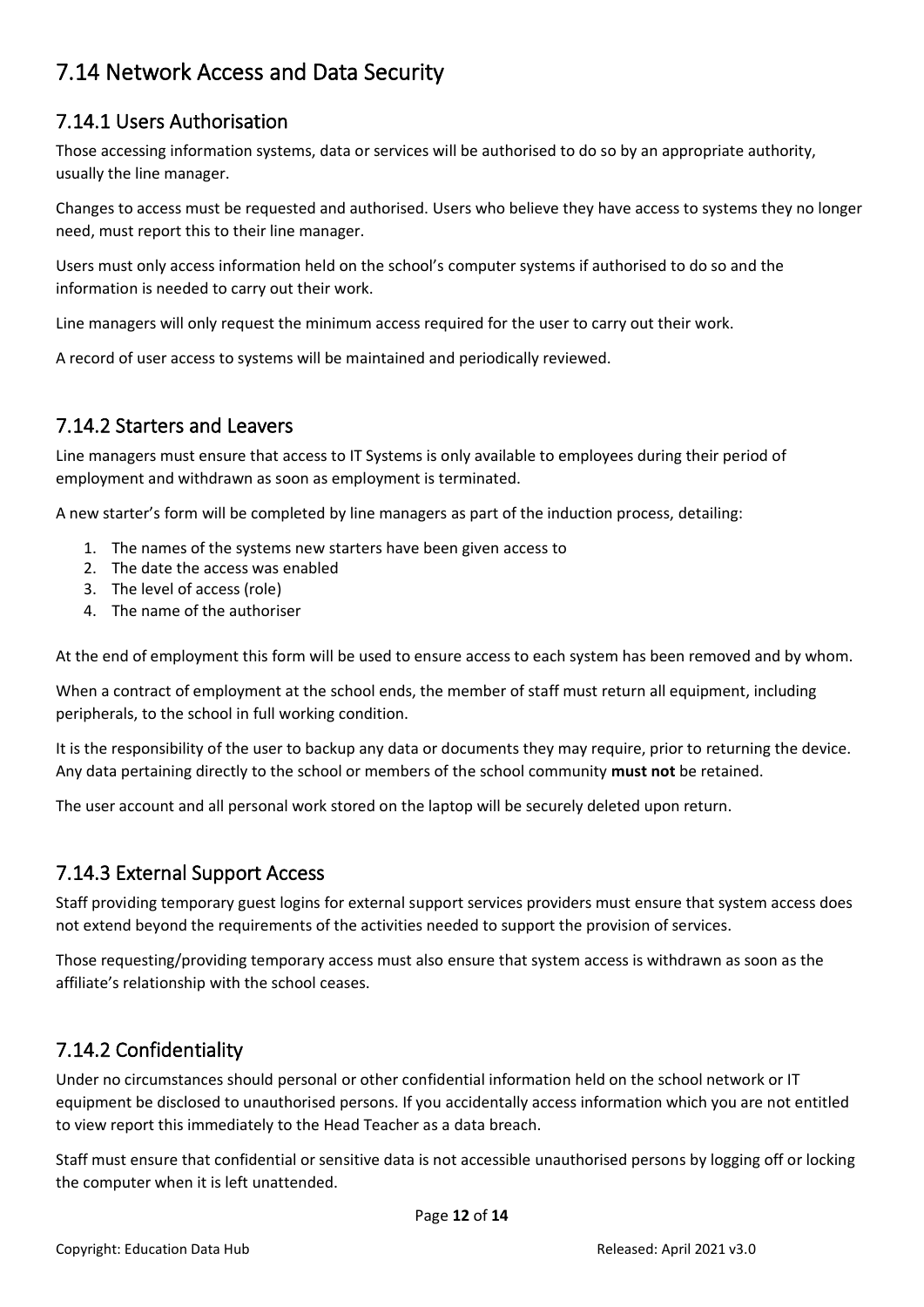In classrooms, screens must be set to **extend** to the Interactive whiteboard rather than **duplicate** and when using screen sharing facilities, Users should fully minimise screens with any sensitive data / emails.

#### <span id="page-12-0"></span>7.14.3 Security of Portable Devices

The school does not allow the use of USBs / removable storage devices.

Sensitive or confidential information should be accessed via the network and should not be permanently stored on portable devices e.g. memory sticks / laptops / tablets.

Where the use of a memory stick to transfer or store data temporarily is unavoidable, this must be done using an encrypted memory stick provided by the school.

All school devices used to store personal information will be fully encrypted.

#### <span id="page-12-1"></span>7.14.4 Physical Security

Building access and physical controls protect areas where sensitive or confidential information is processed. Server access and access to network equipment, telecoms and network access points is restricted to those staff with authorisation.

#### <span id="page-12-2"></span>7.14.5 Administrative Access

- Administrative accounts and credentials must use strong authentication / complex passwords.
- Administrative accounts must not be used for general activities, especially those of high-risk, such as browsing the internet or emailing.
- Administrative access is only provided to designated staff and a review of administrators for each system will be carried out annually, in line with the software audit.

# <span id="page-12-3"></span>7.15 Disposal of Computing Resources

Computing resources will be disposed of in line with WEEE regulations, The Hazardous Waste Act, The Environmental Protection Act 1990, The Environment Act 1995 and The Data Protection Act 2018

- 1. Governor approval will be sought before Computing resources are disposed.
- 2. Following Governor approval, all equipment which contains sensitive files will have their hard disk drives wiped and all sensitive or confidential data and licensed software will be irretrievably deleted during the disposal process.
- 3. Damaged devices containing sensitive or confidential data will undergo assessment to determine if the device should be destroyed, repaired or discarded.
- 4. If a third party contractor is used, suppliers will be suitably accredited and disposal certification will be obtained.
- 5. Finally, the school's inventory will be updated.

### <span id="page-12-4"></span>7.16 Backup Procedures

If software/hardware problems arise, a device may need to be restored to its original settings. Work files may be lost during the restore process, therefore it is the responsibility of all Users to ensure that files are saved to network drives.

Removable storage, such as encrypted USB's are not backed up by the routine backup process and Users take responsibility for carrying out a manual backup process.